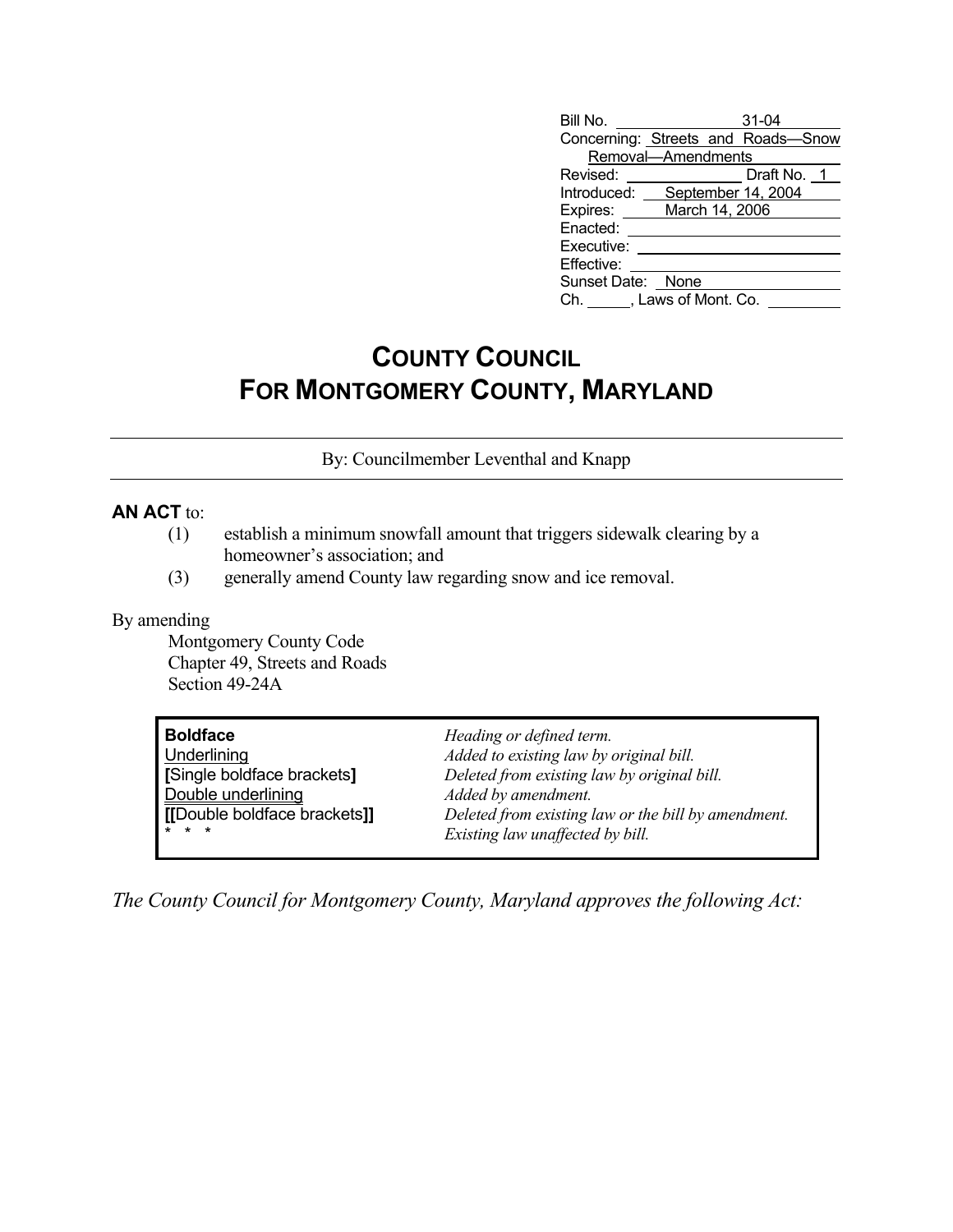| $\mathbf{1}$   | Section 1. |     |     |       | Section 49-24A is amended as follows:                                                                  |
|----------------|------------|-----|-----|-------|--------------------------------------------------------------------------------------------------------|
| 2              | 49-24A.    |     |     |       | Accumulation of snow and ice on property prohibited.                                                   |
| 3              | (a)        | (1) |     |       | A person is responsible for removing snow and ice on any                                               |
| $\overline{4}$ |            |     |     |       | sidewalk, other walkway, or parking area on or adjacent to property that                               |
| 5              |            |     |     |       | the person owns, leases, or manages, including any walkway in the                                      |
| 6              |            |     |     |       | public right-of-way, to provide a pathway wide enough for safe                                         |
| $\tau$         |            |     |     |       | pedestrian and wheelchair use. For purposes of this Section, commonly                                  |
| $8\,$          |            |     |     |       | owned property between a single-family residential lot and a common                                    |
| 9              |            |     |     |       | walkway is considered part of the lot if the intervening common                                        |
| 10             |            |     |     |       | property includes a walkway or driveway that serves only that lot.                                     |
| 11             |            | (2) |     |       | Except as provided in paragraph (4), each owner, tenant, or                                            |
| 12             |            |     |     |       | manager is jointly and severally responsible for clearing snow                                         |
| 13             |            |     |     |       | and ice from the property and complying with Section 31-26A(d).                                        |
| 14             |            | (3) |     |       | The requirements of this Section do not apply to:                                                      |
| 15             |            |     | (A) |       | an unpaved walkway;                                                                                    |
| 16             |            |     | (B) |       | a private walkway or parking area on the property of a                                                 |
| 17             |            |     |     |       | single-family residence;                                                                               |
| 18             |            |     | (C) |       | a public walkway behind a single-family residence that is                                              |
| 19             |            |     |     |       | not directly accessible from the owner's property; or                                                  |
| 20             |            |     | (D) |       | a walkway that:                                                                                        |
| 21             |            |     |     | (i)   | is at least 25 feet from vehicular traffic;                                                            |
| 22             |            |     |     | (ii)  | serves only pedestrian destinations that are also                                                      |
| 23             |            |     |     |       | accessible by another walkway that this Section                                                        |
| 24             |            |     |     |       | requires to be cleared;                                                                                |
| 25             |            |     |     | (iii) | was not routinely cleared of snow and ice after                                                        |
| 26             |            |     |     |       | August 1999; and                                                                                       |
| 27             |            |     |     | (iv)  | is not the primary route for pedestrian access to a                                                    |
| 28             |            |     |     |       | winter recreational facility open to the public.<br>$-2-$<br>f:\legal issues\snow\draft amendments.doc |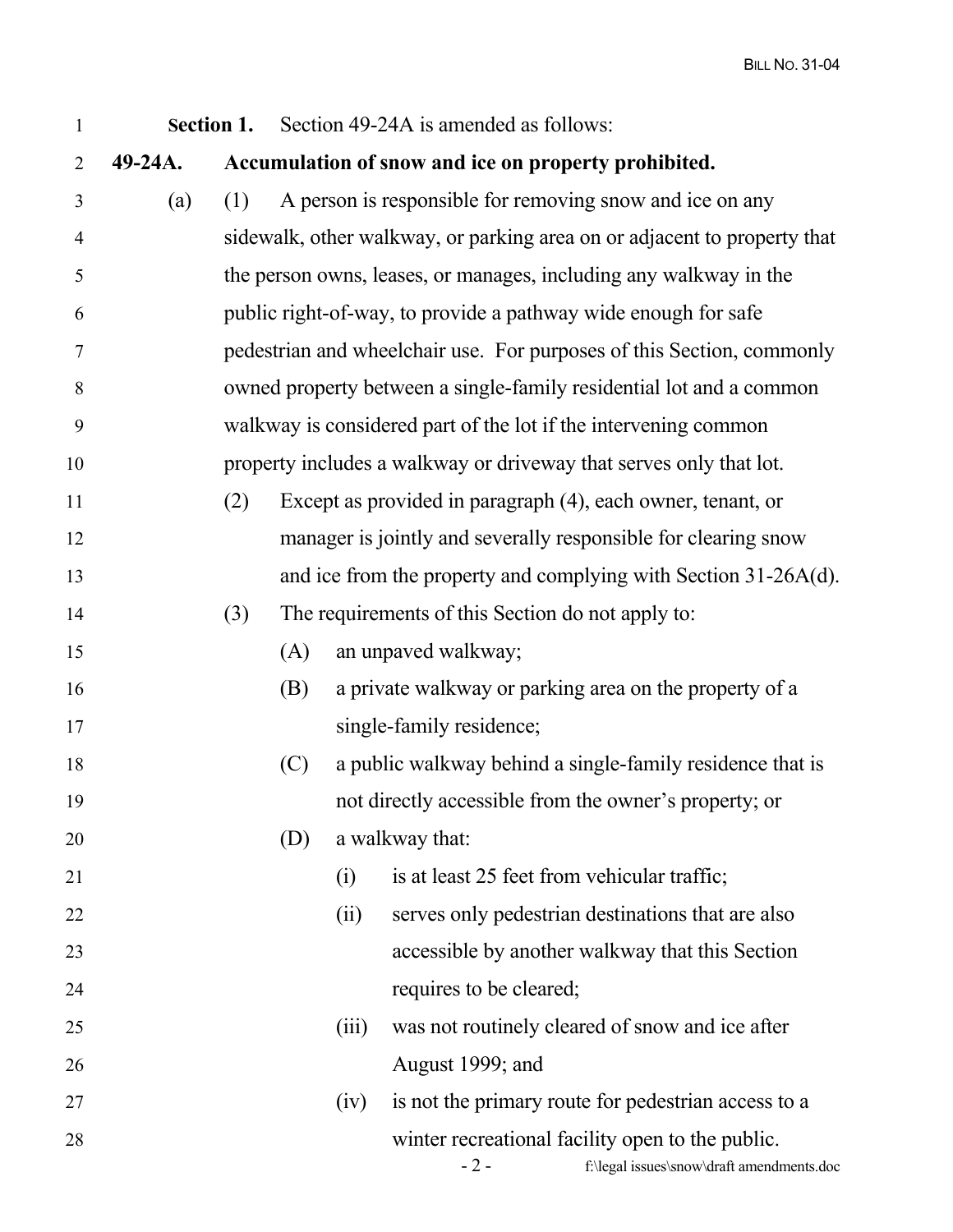BILL NO. 31-04

| 29 |     | (4) | (A)              | An individual who lives in a multi-family residential                  |
|----|-----|-----|------------------|------------------------------------------------------------------------|
| 30 |     |     |                  | property is not responsible for removing snow and ice                  |
| 31 |     |     |                  | from a common walkway or parking area.                                 |
| 32 |     |     | (B)              | A homeowners' association, as that term is used in State               |
| 33 |     |     |                  | law, is not responsible for removing snow and ice on any               |
| 34 |     |     |                  | sidewalk, other walkway, or parking area on or adjacent to             |
| 35 |     |     |                  | the property that it owns, leases, or manages, including any           |
| 36 |     |     |                  | walkway in the public right-of-way, if the snowfall is less            |
| 37 |     |     |                  | than 3 inches as measured after the end of the precipitation           |
| 38 |     |     |                  | that caused the condition. A homeowner's association is                |
| 39 |     |     |                  | not responsible for removing snow and ice from a                       |
| 40 |     |     |                  | walkway adjacent to a single-family residential lot, if the            |
| 41 |     |     |                  | lot owner is responsible under paragraph (1) for removing              |
| 42 |     |     |                  | snow and ice from that walkway.                                        |
| 43 | (b) |     |                  | If ice or hardpacked snow is impossible or unreasonably difficult to   |
| 44 |     |     |                  | remove, the person is responsible for applying sufficient sand, other  |
| 45 |     |     |                  | abrasives, or salt to provide safe pedestrian use.                     |
| 46 | (c) |     |                  | The person is responsible for removing snow and ice within 24 hours    |
| 47 |     |     |                  | after the end of the precipitation that caused the condition. If a     |
| 48 |     |     |                  | snowplow redeposits snow or ice on a sidewalk or other walkway after   |
| 49 |     |     |                  | a person has complied with this Section, the person is not responsible |
| 50 |     |     |                  | for clearing the walkway until 24 hours after the snowplow redeposited |
| 51 |     |     | the snow or ice. |                                                                        |
| 52 | (d) |     |                  | The County Executive must designate a department to enforce this       |
| 53 |     |     |                  | Section and may designate other County employees or contractors to     |
| 54 |     |     |                  | enforce this Section.                                                  |